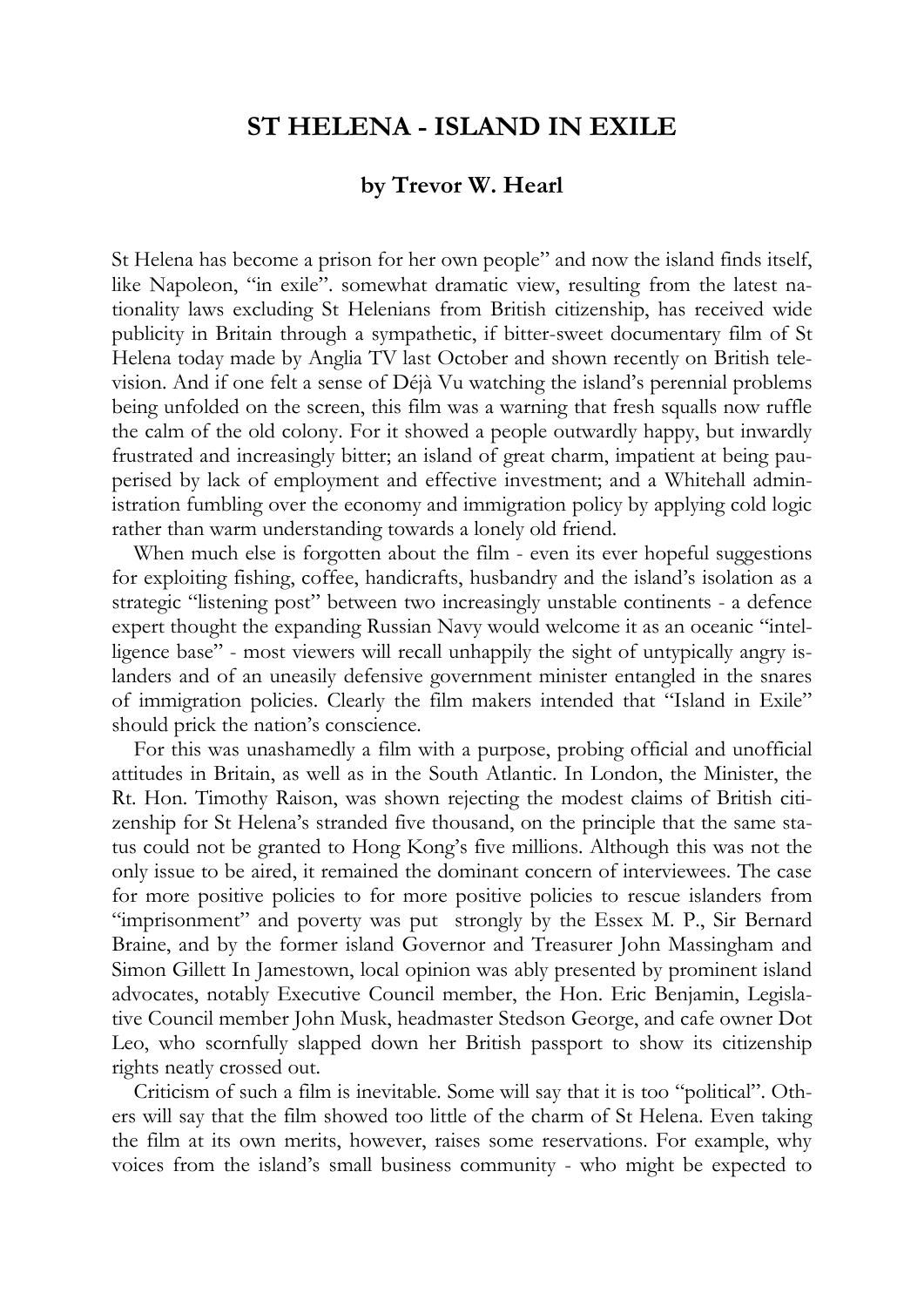prime the island's economic pump with a little capital and a few ideas - were conspicuously silent. And why should the government's most dynamic agency, the Education Department, be portrayed as dysfunctional by raising pupils' educational standards and expectations above the colony's present demands? Prince Andrew's naming of the new Central School, thanks to the foresight of Sir Neil Marten, was reported as a "popular announcement, but", added the commentator, "it will bring no development to the island". Who, then, should lead the way? The financial benefits of the island's stamp and coinage policy were overlooked, though not the locally popular idea of charging rent for the American (and other) users' facilities on Ascension Island.

Nevertheless, if the film was controversial, the professional integrity of its authors remains in no doubt, for clearly, they gained the confidence of the islanders no small feat in the wake of recent experiences of British journalism - and that confidence was not betrayed. As pure reportage and given the inevitable restraints of television in presenting complex issues, the prickly problems of the colony's economic dilemma - the balance between investment and production - was skilfully handled. There is always a crock of gold at the end of a Rupert's Valley rainbow bountiful resources of crab meat were cited in this case - but the harsher - realities of St Helenian experience were starkly shown such as the salt fish enterprise debacle, the burdensome legacy of the flax fibre industry (highlighted in a lively musical, "Fibre", written and staged by school children for Prince Andrew's visit), the depressing effects of unskilled labour-intensive projects (20 labourers were shown doing the work of four men on road maintenance), the dramatic comparison with the men's experience of skilled machine-powered and capital- intensive labour on Ascension Island, and the grip of bureaucracy on every aspect of life and work which leaves only perhaps as little as ten per cent of job opportunities outside of the hands of government. Yet, with political action denied all government employees, many able islanders are excluded from - and even suspicious of - the legislature, weakening the youthful growth of democratic local government.

This catalogue of seemingly intractable problems led the commentator to glance at the island's balance sheet: credit, not given; debit, several millions annually  $(12m)$ a year shipping subsidy alone). This was a topic of little appeal to the islanders, some of whom tend to dismiss it as the price of mismanagement by "a bunch of parasites", as one tearful islander bitterly observed from Britain. St Helenians are understandably ambivalent about living on British taxpayers' charity, for they see little enough of it, with an average wage of only  $f<sub>1</sub>30$  per week and prices so high that three quarters of this must go on food, while children depend on vitamin and iron tablets from the medical officer to maintain health. Budgetary aid has failed to make the island productive, despite the optimistic plans of a constant stream of "experts", of whom the islanders used to mutter wearily as they crowded silently on the Wharf as the boat came in "Bad goes; worse comes!"

Anglia TV's short film report deployed the case for St Helena more powerfully than anyone has previously attempted. It was disappointing that the charms of St Helena - its pretty girls and its breath-taking scenery - were not used to heighten